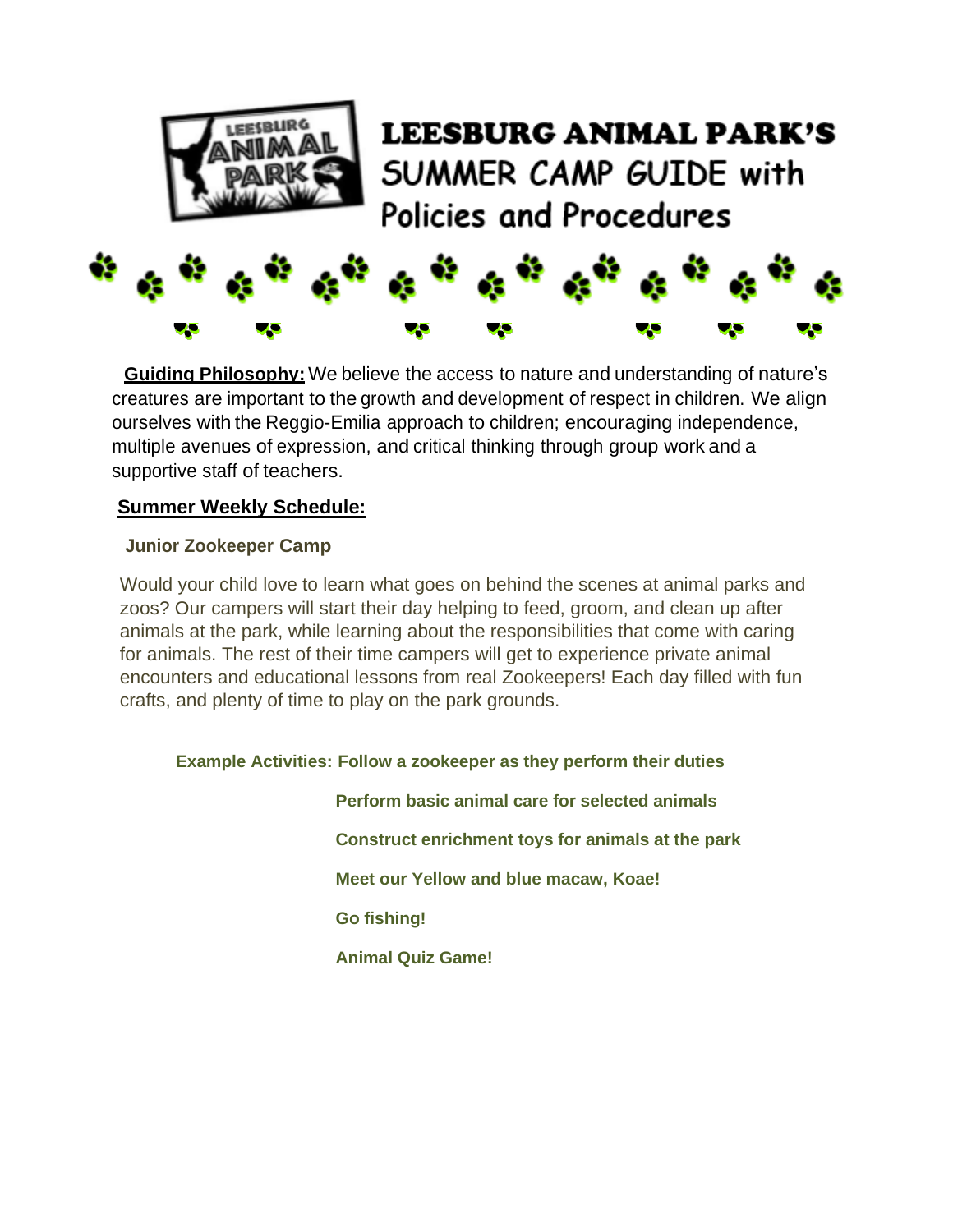## **List of indoor & outdoor play equipment available to campers:**

#### **INDOOR**

- 3-level play structure

- Fundamental classroom equipment organized by "centers" (art, manipulatives, building, science, reading, etc.)

- Animal exhibits for viewing

## **OUTDOOR**

- Ample space to run
- Playground equipment
- Wooden ship
- Wooden train
- Additional, separate slides

#### **WHAT TO BRING:**

- Sunscreen
- Snack and/or Lunch (PEANUT & NUT FREE)
- Hat
- Water bottle
- Couple sets of comfortable clothing (including shoes, socks, and undergarments!)
- Book(s) or quiet distractions during down time

#### **WHAT NOT TO BRING:**

- Any and all electronics (unless approved by management)
- Toys or anything that can be used as a weapon from home

- Any and all medications that aren't accompanied by the proper paperwork; medications will be stored in the proper, locked location, NOT in the child's storage space

#### **Playground Safety Procedures:**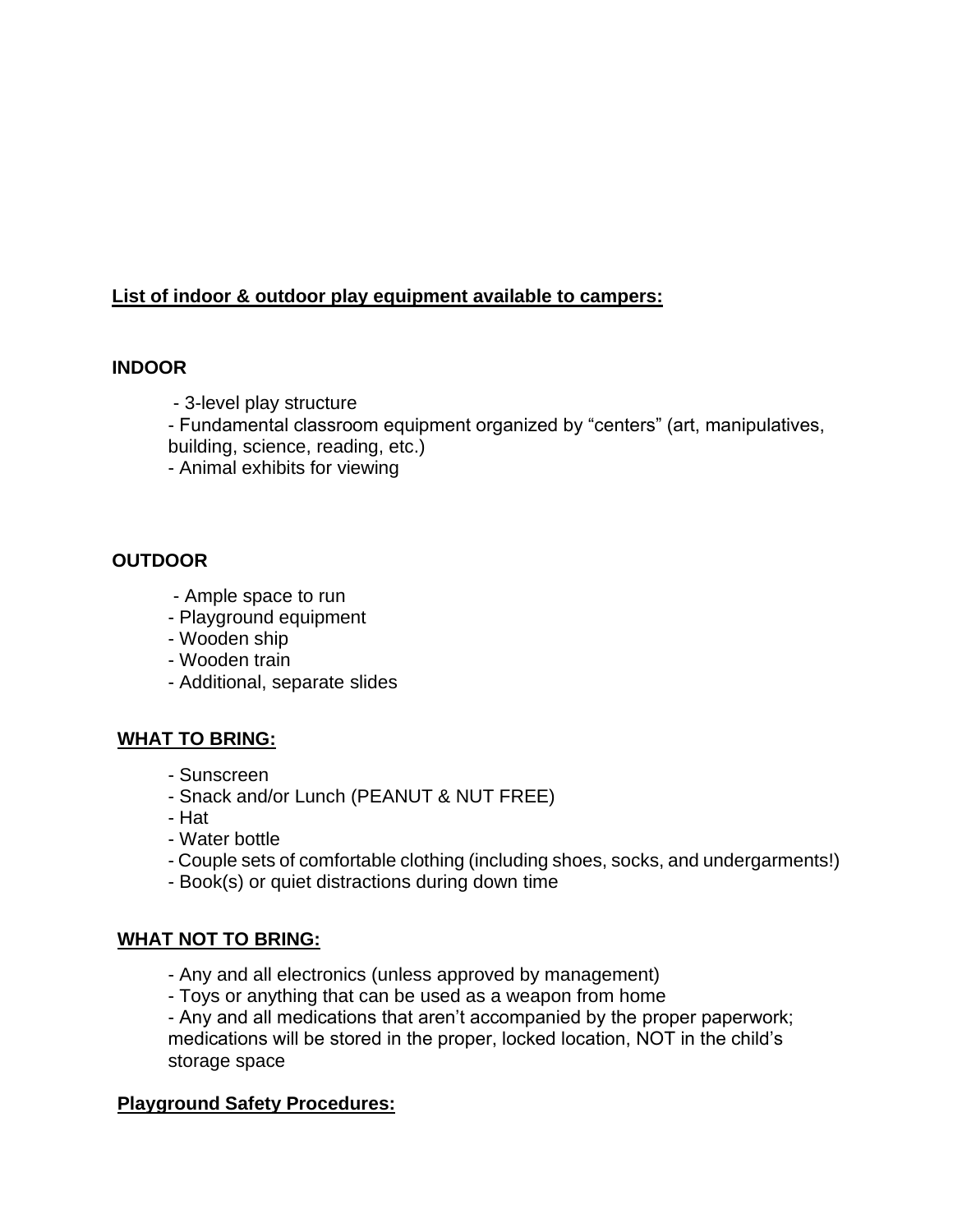Camp staff will…

- walk around play structures to clean and clear of debris at the beginning of each day

- keep children off of the trampoline component of the indoor play structure to remove risk of injury

- keep children off of the metal spring outdoor equipment to remove risk of injury

- count children before leaving the classroom, after arriving at the chosen play structure, before leaving that play structure, and after returning to the classroom to account for all children at camp that day

-Include scheduled handwashing throughout the day

#### **Camp staff cleaning/daily duties include…**

- cleaning (soapy water solution) and sanitizing (bleach water solution) all indoor equipment every morning and before and after every use

- cleaning and sanitizing toys on a weekly basis (a cleaning company cleans and sanitizes the indoor play structure for us)

- recording any broken/worn equipment, toys, furniture to the Education Manager immediately; will remove item from vicinity immediately

- fill out "Daily Attendance Report" as children are dropped off, picked up and at every half hour increment during the day

- make sure to call parents in the morning if their child is supposed to attend and have not showed up yet

- call parents/guardians if any children have not been picked up by 2:00pm. If parents/guardians cannot be reached, staff will call the emergency contacts and then Child Protective Services if emergency contacts cannot be reached.

- take pictures of campers during daily activities/events; emailing daily journals to parents/guardians at the end of the day.

**Our Summer Camp Staff and Duties:** The camp staff lead teacher is trained in CPR and First Aid, as well as safe practices when monitoring children in classrooms and playgrounds.

**Enrolling in Summer Camp:** Parents and guardians enrolling their child in summer camp must submit all necessary documents (including registration, health form, any/all relevant medical documents, waivers etc.). Summer camp registration opens the first business day in January of each year. Space is limited for the summer camp, so a waitlist may form on a first come, first serve basis. Parents will receive confirmation of registration via email.

**Camp Hours:** Camp begins each day at 9:00am and ends at 4:00pm. The animal park hours are from 10:00am to 5:00 pm, Tuesday through Sunday. You and your child are welcome to stick around the animal park, but you must promptly pick up your child from the "Big Party Room" (summer camp location) by 4:00pm to relieve the teacher on-duty. Both drop-off and pick-up takes place in the "Big Party Room."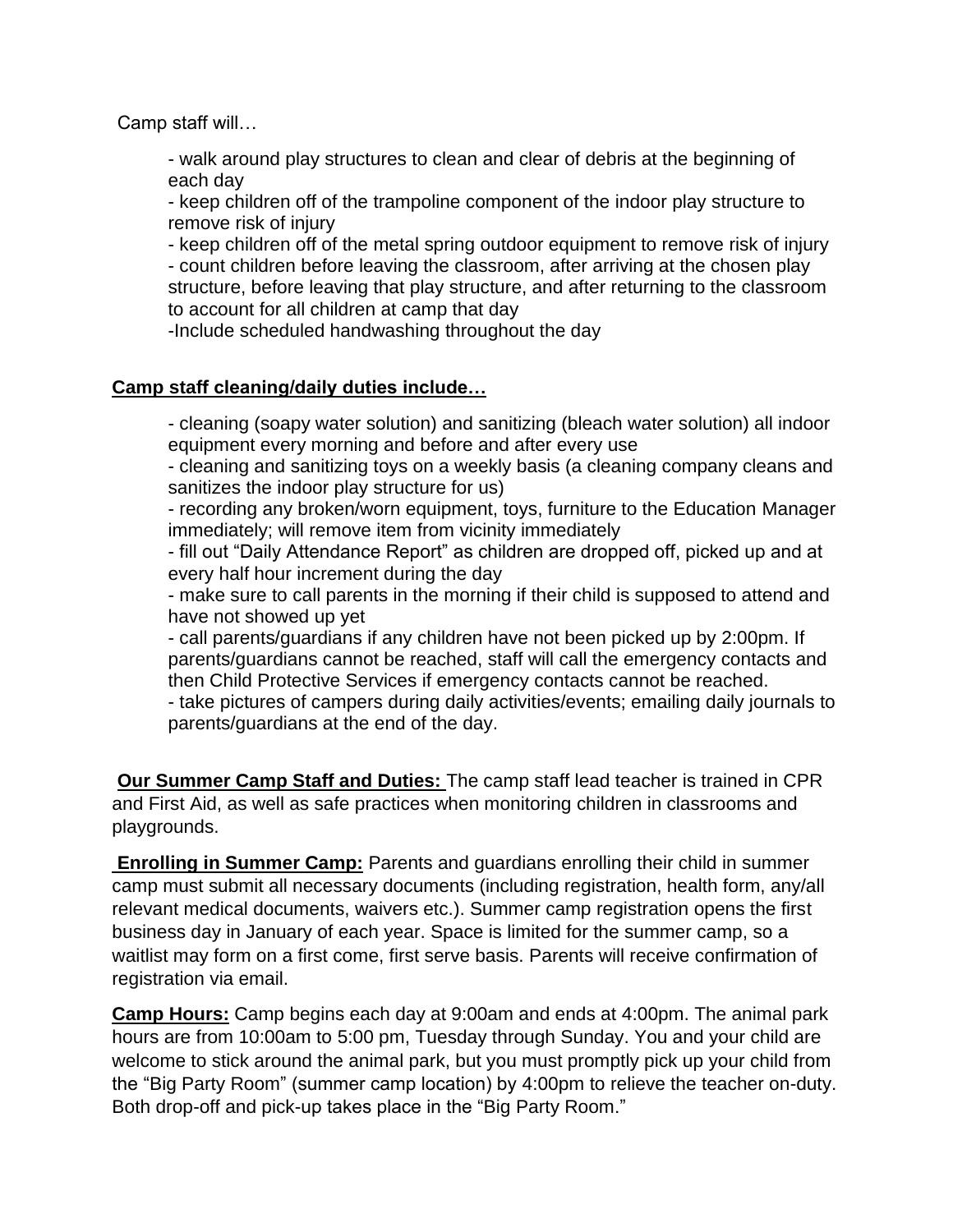**Ages of Children:** Participants must be between the ages 5-10 and must be of age by the start of the camp week they are registered for.

**Cancellation/Late Fees:**The late pick-up fee is \$2 a minute, but we should emphasize that if your child isn't picked up by 5:00pm, we will have to call the proper authorities. Day camp will be cancelled the Friday before the camp if less than 5 children are signed up, an email will be sent out to let parents know.

#### **Animal Park Policies:**

- No running and/or shouting
- Be gentle and do not tap on glass, tease, or chase animals
- Do not pick up the animals
- Feed only food the park provides
- Play close attention to staff direction and any posted signs

**Meals and Snacks:** Parent/guardians are responsible for providing the snacks **(\*PEANUT & NUT FREE\*)** and lunch **(\*PEANUT & NUT FREE\*)** for their child during designated times.

**Appropriate Footwear and Clothing:** Participants are expected to wear footwear that is appropriate for the activity or weather. Each week, participants will spend time outdoors. Participants should wear comfortable sneakers, and clothes each day. Keep in mind, participants may be involved with the daily routine of zookeepers which means they may come home a bit dirty. Don't dress your child in clothes that you don't want to get some paint and dirt on. All classroom materials used are safe and washable.

**Personal Belongings:** Items brought to camp by participants should be clearly labeled with the child's name (including sunscreen if you provided a topical ointment permission slip to teachers that needs to be different from the standard 30spf sunscreen that the camp provides). Each child will have a space to hang and store their personal belongings for the day. Items left in public areas will be placed in lost and found, located at the front desk in the main building. Items not collected within a 2 week period will be discarded/donated to the "Discovery Room."

**Children with Special Needs:** Leesburg Animal Park staff are not trained to work with children with special needs. If you would like to register a camper with special needs please assure that there is an aid to accompany the child during the camp times. Please inform the Education Manager at time of registering if your child has any special needs, and that you will have an aid available on the day of camp to care for the child.

**Medication/Illness:** To help avoid the spread of illness, children with a fever, diarrhea or nausea should not attend summer camp that day. Upon notification of a sick child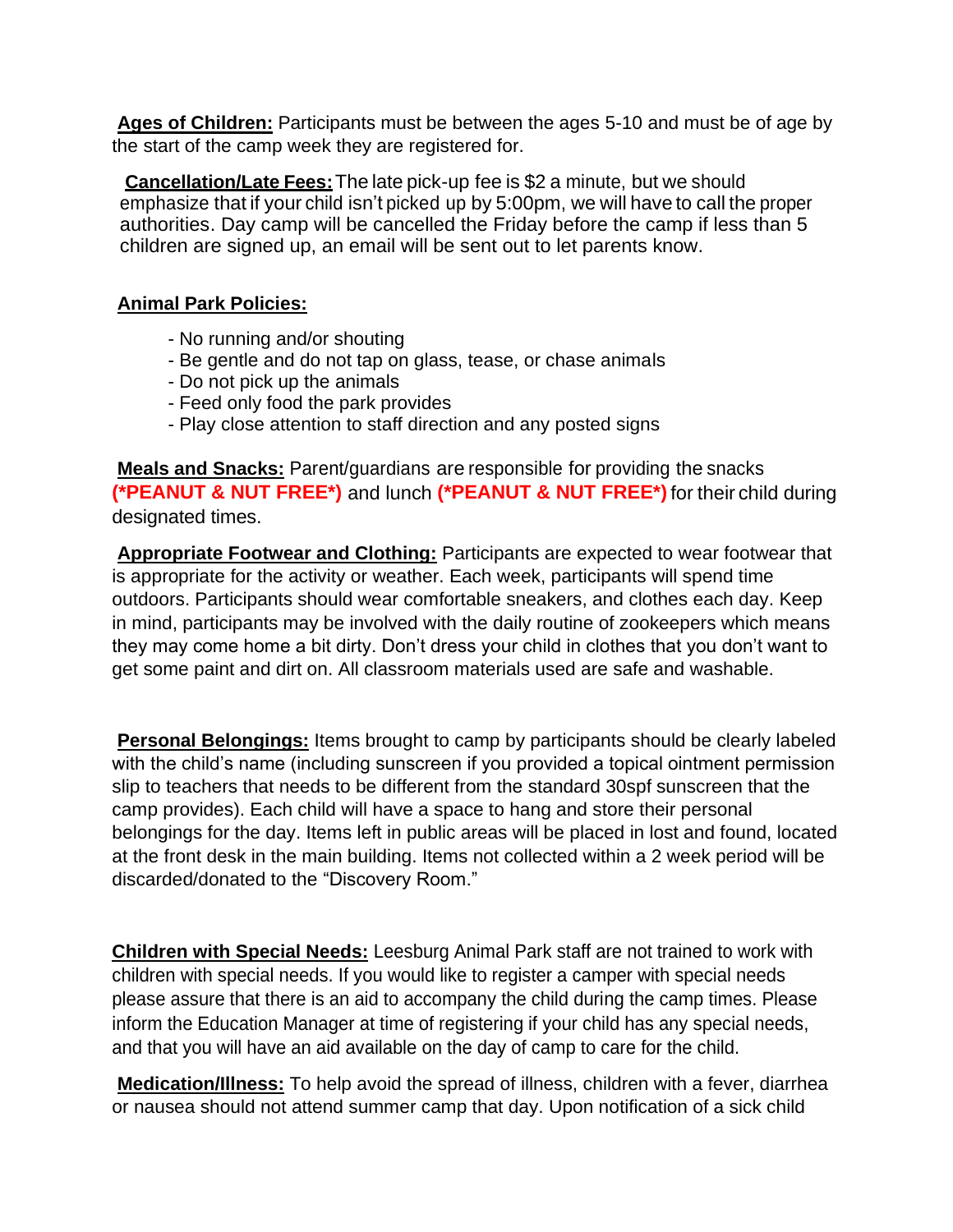

# **LEESBURG ANIMAL PARK'S** SUMMER CAMP GUIDE with Policies and Procedures

during camp, a parent or guardian must pick up their child immediately. If the parent or guardian cannot be reached, emergency contacts will be called to pick up the child. Sick children will be provided a comfortable place to rest until they go home. Any medication that the parent/guardian would like the staff, with the necessary training, to give must have the appropriate paperwork, original packaging and directions, and any necessary doctor's approval for the medication if it is prescribed or not the typical dosage and schedule for an over-the-counter medication.

In our efforts to keep all those who attend the camp (as well as the animals they will be interacting with) healthy and safe, it is recommended that all children who attend are upto-date with their immunizations and have received a physical from their primary physician within the last year per VA school health standards.

**Inclement or Hot Weather:** In case of precipitation or excessively hot weather, participants with remain in the building and utilize the indoor play equipment and classroom activities.

By signing below, I understand and will adhere to the Leesburg Animal Park's summer camp policies and procedures.

\_\_\_\_\_\_\_\_\_\_\_\_\_\_\_\_\_\_\_\_\_\_\_\_\_\_\_\_\_\_ \_\_\_\_\_\_\_\_\_\_\_\_\_\_\_\_\_\_\_\_\_\_\_\_\_

(PARENT/GUARDIAN'S SIGNATURE) (DATE)

(PARENT/GUARDIAN'S PRINTED NAME)

\_\_\_\_\_\_\_\_\_\_\_\_\_\_\_\_\_\_\_\_\_\_\_\_\_\_\_\_\_\_\_\_\_\_\_\_\_\_\_\_